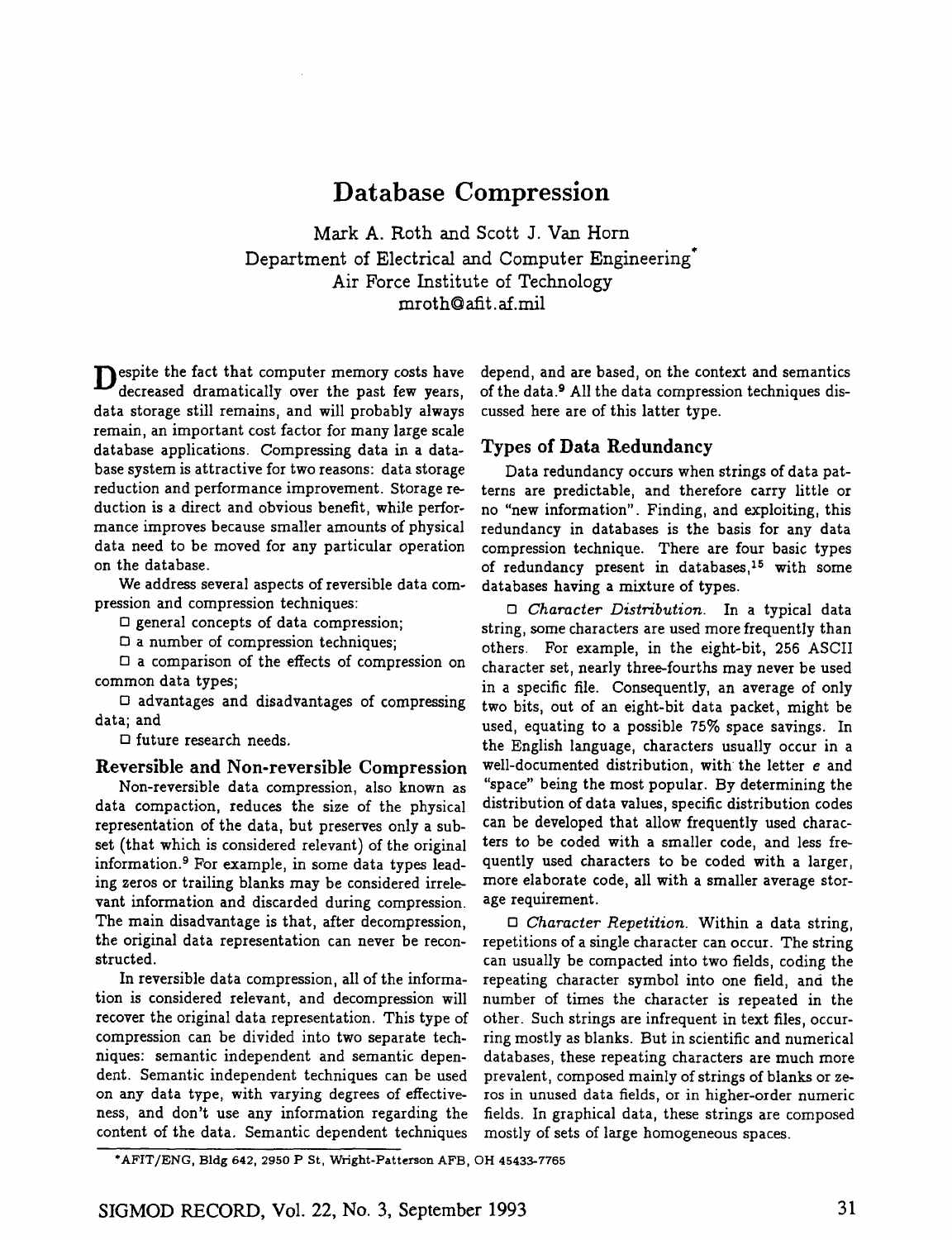*[] High-Usage Patterns.* Similar to character distribution but with sequences of characters, patterns will reappear with relatively high frequency, and thus can be represented with fewer bits. For instance, in textual data, a period followed by two spaces is more common than most other three character combinations and therefore could be coded to use fewer bits. Numeric fields contain only sequences of digits, with no letters or special symbols intermixed. These could be encoded at less than four bits per digit, rather than the five to eight bits needed for text.

*[] Positional Redundancy.* Certain characters, or patterns, could appear consistently at a predictable place in each block of data. This occurs, for example, in raster data or any type of preformed data structure where a line or graphical representation occurs in the same position each time. Here a compression code could be developed using only the redundant character, or symbol, and its location(s).

#### Compression Performance Measurement

The most popular method of measuring the performance of a compression technique is the compression ratio,  $13$  CR:

$$
CR = \frac{data\,size\,without\,compression}{data\,size\,with\,compression}
$$

where the unit of data depends on the application. It could be a single character, a sequence of characters, or an entire file. If the compression is on more than a single character, then CR represents an average value per character. Given the compression ratio, the expected data size reduction is given by

$$
REDUC = \left(1 - \frac{1}{CR}\right) * 100\%
$$

#### Data Compression Effectiveness

As with any compression technique, the effectiveness of compressing the data not only depends on the system, but depends on the characteristics of the data in the system. The following data characteristics offer an excellent environment for the application of data compression techniques. 2

*[] Sparseness.* In sparse databases, fields tend to have large clusters of zeros, blanks, or missing data indicators. Sparseness is the most important property in determining the overall compression percentage that could be achieved in the database.

*[] Value Distribution.* In numeric databases with a wide range of values, numbers tend to have a large

distribution, usually skewed toward the lower end. Thus many values can be stored using, on average, fewer bits than the maximum bit length in the distribution.

*[] Joint Attributes.* In databases with many key values, the repetition of key values in data tables usually takes the form of a cross product, and impose a large storage overhead that is multiplicative in nature.

□ *Frequency.* In large textual databases, characters with alphanumeric attributes do not occur with the same frequency. This can be taken advantage of with redundancy codes.

#### Data Compression Techniques

A wide variety of techniques are available today for compressing data. Some of the more popular techniques are discussed next.

### Abbreviations

Abbreviations<sup>13</sup> tend to fit into a data encoding category, rather than a data compression category, since conversion takes place either before the database is loaded to disk from memory, or during data reorganization. The data reduction obtainable using abbreviations can be dramatic, with typical reductions of 50-90%. However, the encoding and decoding processes require an extremely large "look-up" storage table if the number of possible data items is quite large. Sometimes, the decoding is even done manually with the tables in hard copy.

Although compression ratios can be very good with abbreviations, great care must be taken when different categories of abbreviation codes are placed into a single table (e.g., CANADA (CA) and CAL-IPORNIA (CA) both have the same two-character abbreviation). Also, abbreviations can only be used when the data can be predetermined, or is static, so that the abbreviations can be made unique. On the good side, unlike most compression techniques, abbreviations are limited only by the imagination of the designer, so there are an endless number of codes which could be developed. Some examples include standard abbreviations such as *CIA,* DOD, and NASA; arbitrary codes like C2 for Chicago and O1 for Omaha; or the numerous date coding methods such as 6.15.68 for 15 Jun 68, or Julian dates.

## Null Suppression and Run-Length Encoding

Null suppression is a generic term used for techniques that suppress either zeros or blanks. The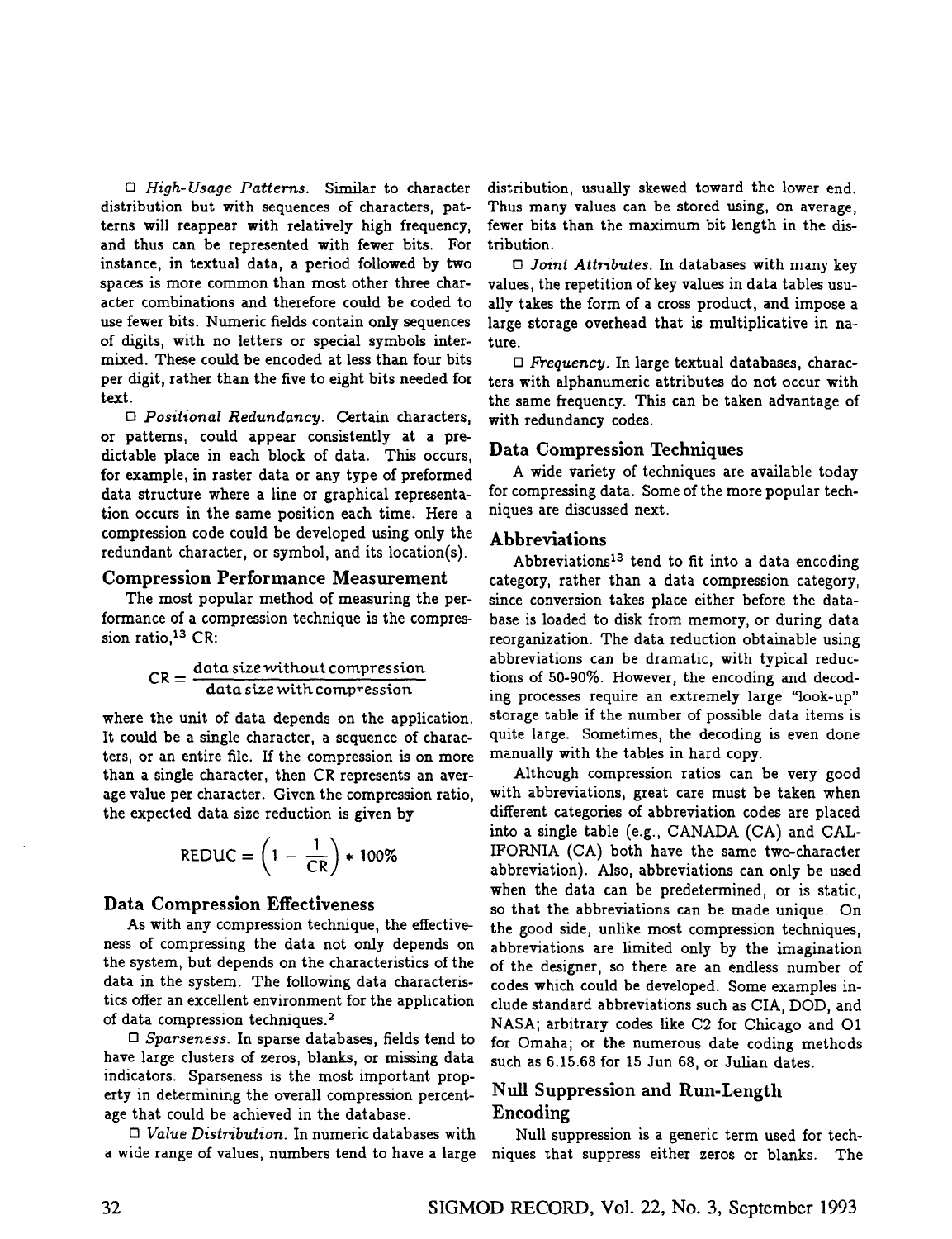technique takes advantage of data in which zeros or blanks are predominant. Generally, null suppression is simple, and can be easily implemented as a generic routine for use with many different types of data files.<sup>10</sup> On the other hand, null suppression does not usually achieve as high a compression ratio as some other techniques (reductions of 20-45%). Two basic methods are used for compressing and storing the data:

D Represent sequences of zeros and blanks by a special character, followed by a number that indicates the length of the sequence.<sup>13</sup> Because of this, sequences of one or two characters are not efficiently represented in this manner and are normally left unchanged.

#### Original Data:

DUNNbbbbbbCbAbb450000b55 Compressed Data:

DUNN#6CbAbb45@4b55

 $\Box$  Use a bit-map<sup>10</sup> appended to the beginning of each data record, and ending on a word boundary. When a unit of data is fixed, such as a word or byte, units containing all null or zero data values can be denoted by a zero-bit, and units containing nonnull or nonzero values can be denoted by a one-bit. Therefore, each bit in the bit-map represents the fixed sized data unit chosen for the application. These bits and their positions correspond exactly to the positions of the characters and words within the data record itself. Also, unless a field type indicator and length is appended to the bit-map, compressions will be limited to either nulls or zeros, and not both, within a data record. The following example assumes halfword data units:

Original Data: DUNNbbbbCb45bbbb Compressed Data: Bit Map: 11001100 Text: DUNNCb45

A similar technique is the idea of run-length encoding. 2 Run-length encoding is very effective in picture processing, and in databases where there are long sequences of repeated zeros or missing values. Simply, run-length encoding replaces sequences of identical values by a count field, followed by an identifier for the repeated value. The count field must be flagged so that it can be recognized from the other data values. And as above, the selected sequence must have enough repeated values to warrant its replacement by the count and character fields.

## **Pattern Substitution**

In this technique, an algorithm scans the entire database, or text file, looking for common patterns of two or more characters occurring frequently, and substitutes an unused pattern for the common long one.<sup>13</sup> At the same time, a substitution dictionary ("look-up" table) is created and/or updated. Efficiency can be a serious problem in this technique since many comparisons must be made between the data and the dictionary to identify a pattern. Additionally, patterns can be of various lengths and may be subsets of other patterns. Pattern substitution generally achieves a greater compression ratio than null suppression since patterns, in addition to strings of zeros and blanks, contribute to the compression. Here compressions are on the order of 35-50%.

| Original Data:   |            |          |
|------------------|------------|----------|
| CED3690000BB52X0 |            |          |
| CED3700000BB86X0 |            |          |
| Compressed Data: |            |          |
| #369?/52X0       |            |          |
| #370?/86X0       |            |          |
| Patterns:        |            |          |
| $# = CED$        | $? = 0000$ | $/ = BB$ |

## Differential Compression

Differential compression coding<sup>2,11</sup> involves the replacement of a character sequence with a code value which defines its relationship to either a previous similar character sequence, or a specific sequence. Because of this, compressions of this type can only be used in applications when data are of uniform size and tend to vary relatively slowly, such as telemetry data. Compressions of this type of data can be as high as 98%. An example of this could be the following series of names or integers:

#### Original Data:

Johnson, Jonah, Jones, Jorgenson 1500, 1520, 1600, 1550, 1570, 1610 Compressed Data: (0)Johnson, (2)nah, (3)es, (2)rgenson 1500, 20, 80, -50, 20, 40

## Statistical or Variable-Length Encoding

Perhaps the most common and popular compression method is to convert fixed-sized pieces of data into variable-length symbols, 13 otherwise known as minimum-redundancy coding or Huffman coding.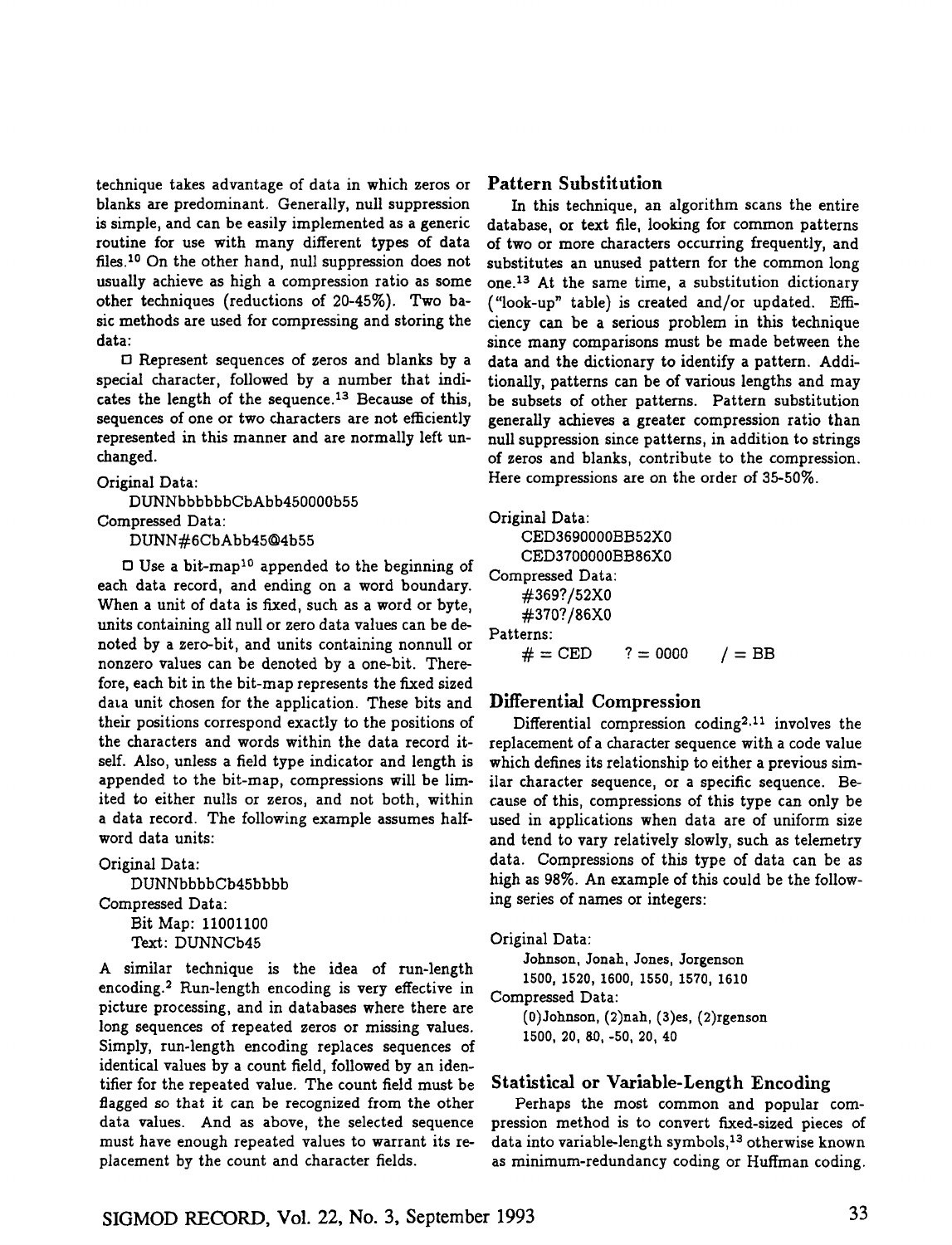This method first gained prominence with the publication of David Huffman's classic 1952 article. 4

The standard Huffman encoding procedure<sup>15</sup> defines a way to assign codes to data such that each code length, in bits, is approximately

#### $log_2$  ( $1/s$ ymbol probability)

where *symbol probability* is the relative frequency of occurrence of a given symbol, expressed as a probability. For example, if the "blank" character is used one-eighth of the time, then the blank character is encoded into a three-bit symbol; if the character  $Z$  is found to occur only 0.1% of the time, it is represented by ten bits. A portion of a Huffman code table<sup>6</sup> for a specific commercial database follows:

| Symbol | Probability | Code Value   |
|--------|-------------|--------------|
| Ω      | .555        |              |
| 1      | .067        | 1000         |
| A      | .032        | 10101        |
| E      | .009        | 110101       |
| x      | .0012       | 1001111111   |
|        | .0003       | 101111111101 |

In normal use, the size of input symbols is limited by the size of the translation table needed for the compression.<sup>15</sup> The table is basically a "look-up" table that lists each input symbol and its corresponding code. If a symbol is represented by the common eight-bit byte, then a table of 256 entries is sufficient. Such a table is quite economical in storage costs, but because of the table entry limitation, it can limit the degree of compression achieved.

Although Huffman coding is relatively easy to implement, the decompression process is very complex, and is the major problem with the technique.<sup>15</sup> First of all, the length of each code to be read, for decompression, is not known until the first few bits are interpreted. Second, the basic method for interpreting each code, is to interpret each bit in sequence, and then choose a suitable translation from the table according to whether the bit is a one or zero, in other words, a binary tree operation. If only one bit is interpreted wrong, the whole string will not be decoded correctly. In general, decompression with Huffman codes gives a cost and performance disadvantage whenever the data volume is high.

A second minor problem with Huffman encoding<sup>15</sup> is that the frequency distribution for the set of input symbols must be known. For text files, in the English language using single-character symbols, the distribution is well known and relatively

stable. But, the distributions for specialized data files can vary widely. The common solution in these cases is to analyze each data block individually to determine the character distribution unique to that block. In this scenario, two passes over the data are needed; one to count characters, compute the codes and build the table, and one to encode. Because the table is built for specific blocks, the table must also be carried with each compressed data block. This approach is good if high transfer rates through the compressor are not required, and if the data blocks being compressed are very large compared to the translation table.

The Huffman encoding technique really only pays off with a skewed character distribution.<sup>16</sup> For example, if all the characters in the English alphabet were used equally, Huffman encoding gives a mean number of bits per character of 4.70 bits. Again, using the English alphabet, if the distribution of letters is what is actually used, Huffman encoding gives a mean number of bits per character of 4.17 bits. Generally, compressions have consistently been reported in the 40-55% range, with some slightly higher. Much work in the area of Huffman encoding has been done and there are many variations, mostly through algorithms based on enumerative and combinatorial techniques, and using splay trees<sup>5</sup> or heaps<sup>11</sup> instead of binary trees for decompression.

#### *LZW* Compression

Unlike the Huffman technique, the LZW compression technique,<sup>15</sup> named after the originators: Lempal, Ziv, and Welch, converts variable-length strings into fixed-length codes. The symbol strings are selected so that all have an almost equal probability of occurrence. Consequently, strings of frequently occurring symbols will contain more symbols than a string having infrequent symbols. An example conversion table might be as follows:

| Symbol String | Code |
|---------------|------|
| A             | 1    |
| AВ            | 2    |
| AND           | 4    |
| z             | 5    |
| 0             | 16   |
| 0000          | 19   |

#### Restricted Variability Codes

Since almost all computers are word, rather than bit oriented, the length variability of the Huffman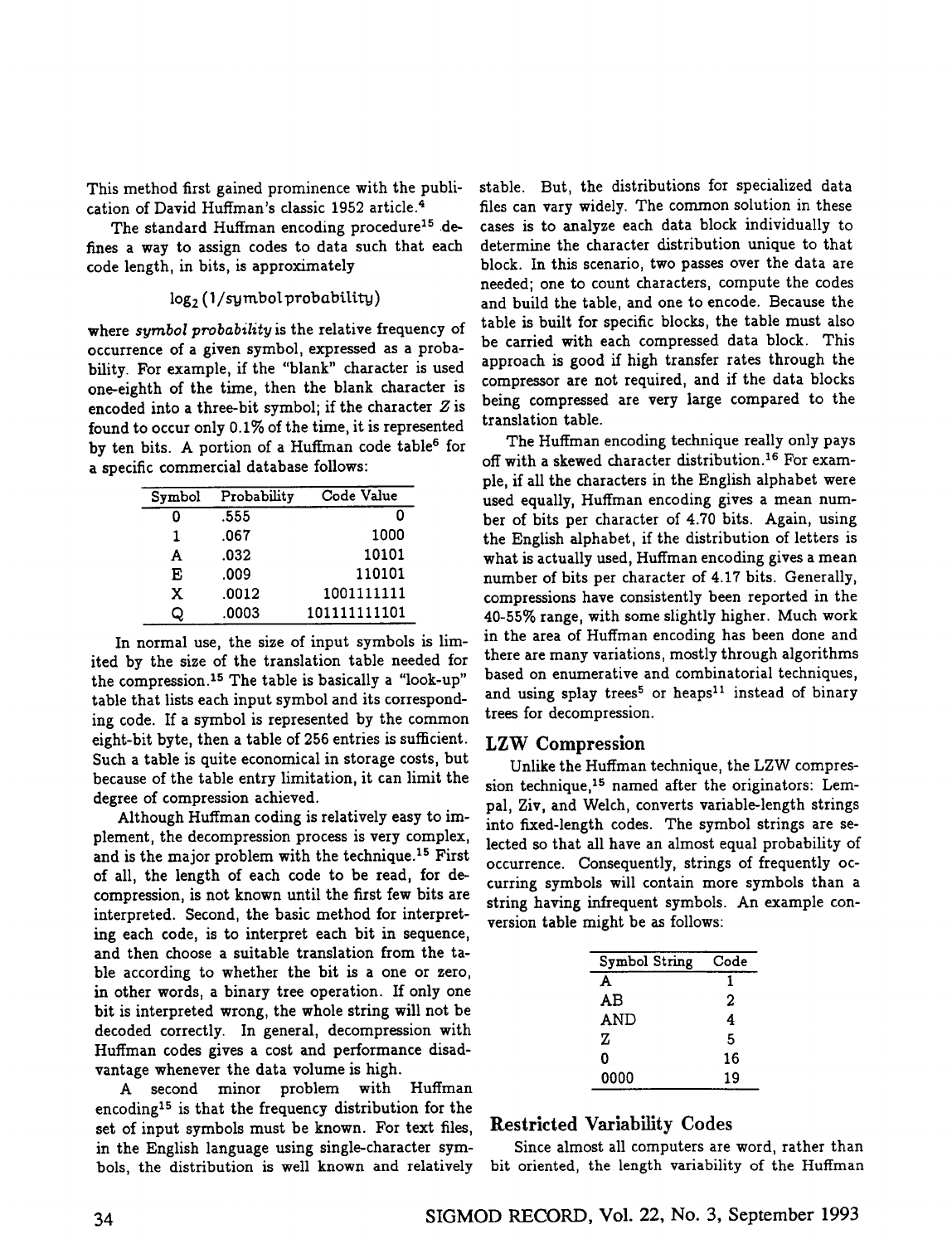code for different characters can be a drawback. We can avoid this by using restricted variability codes.<sup>9</sup> This advantage though, is usually achieved at the cost of the less efficient use of bits in representing the characters.

As an example, the so-called 5/10 variability code can represent up to 63 characters. In this technique, the 31 most frequent characters are represented by the first 31 representations of a 5-bit code. The 32nd position is usually used as a flag character to indicate that the actual character is encoded in the last five bits. In other words, the 32nd position and the first five bits, plus the second five bits, provide encodings for the less frequent characters. Thus, ten bits are used to denote the 32 less frequent characters. A 2/4 restricted variability code using "11" as the flag character, and assuming that the characters *{A, B, C}*  are more frequent than the characters *{D, E, F, G},*  the coding is as follows:

| Character | Code |
|-----------|------|
| A         | 0000 |
| в         | 0001 |
| С         | 0010 |
| D         | 1100 |
| E         | 1101 |
| F         | 1110 |
| ົ         | 1111 |

#### Arithmetic Coding

A relatively new technique, arithmetic coding<sup>17</sup> represents a message by an interval, or range, of real numbers between 0.0 and 1.0. As the message becomes longer, the interval needed to represent it becomes smaller, and the number of bits needed to specify the interval grows. Successive symbols of the message reduce the size of the interval in accordance with symbol probabilities generated by the technique. The more likely symbols reduce the range by less than the unlikely symbols, and therefore add fewer bits to the message.

As an example, before anything is transmitted, the initial range for the message is the interval  $0 <$  $x < 1$ . As each symbol is processed, the range is narrowed to the portion of it allocated to the symbol. For example, suppose an alphabet is defined as  $\{a,$ e, i, o, u,  $\{ \}$ , and the corresponding probabilities and ranges are as follows:

| Symbol | Probability | Range      |
|--------|-------------|------------|
| a      | $\cdot$     | [0.0, 0.2) |
| е      | .3          | [0.2, 0.5) |
|        | .1          | [0.5, 0.6) |
| O      | .2          | [0.6, 0.8) |
| u      | .1          | [0.8, 0.9) |
|        | -1          | [0.9, 1.0) |

As the message *eaii! is* read, the technique first determines the range it needs to start, initially this range equals 1.0. Then, a new high value (HV) and a new low value (LV) for the range is determined as each symbol is read, as follows:

$$
Range = HV - LV
$$

 $HV = LV + (Range \times SymbolHV)$ 

 $LV = LV + (Range \times SymbolLV)$ 

This procedure is repeated for each character in the message, until the message ends. A special EOM character is then encoded as the last symbol in the message to indicate message termination for the decoder. The *eaii!* message builds up in the following way (! is the EOM symbol):

| After Reading | New Range         |
|---------------|-------------------|
| Initial       | [0.0, 1.0]        |
| е             | [0.2, 0.5)        |
| a             | [0.2, 0.26)       |
|               | [0.23, 0.236)     |
|               | [0.233, 0.2336]   |
|               | [0.23354, 0.2336) |

Decoding works in just the opposite way. Looking at the final range, [0.23354, 0.2336), it can be seen immediately that the first character was an e, since its range lies entirely within the range computed for e in the first table above. From here the technique computes a new range, as follows:

$$
NewHV = \frac{HV - SymbolLV}{SymbolHV - SymbolLV}
$$

$$
NewLV = \frac{LV - SymbolLV}{SymbolHV - SymbolLV}
$$

The decoder next determines what symbol range surrounds these new values, and thus the next symbol is decoded. This continues until the decoder reads the entire message, stopping at the EOM symbol. For example, back to the message above: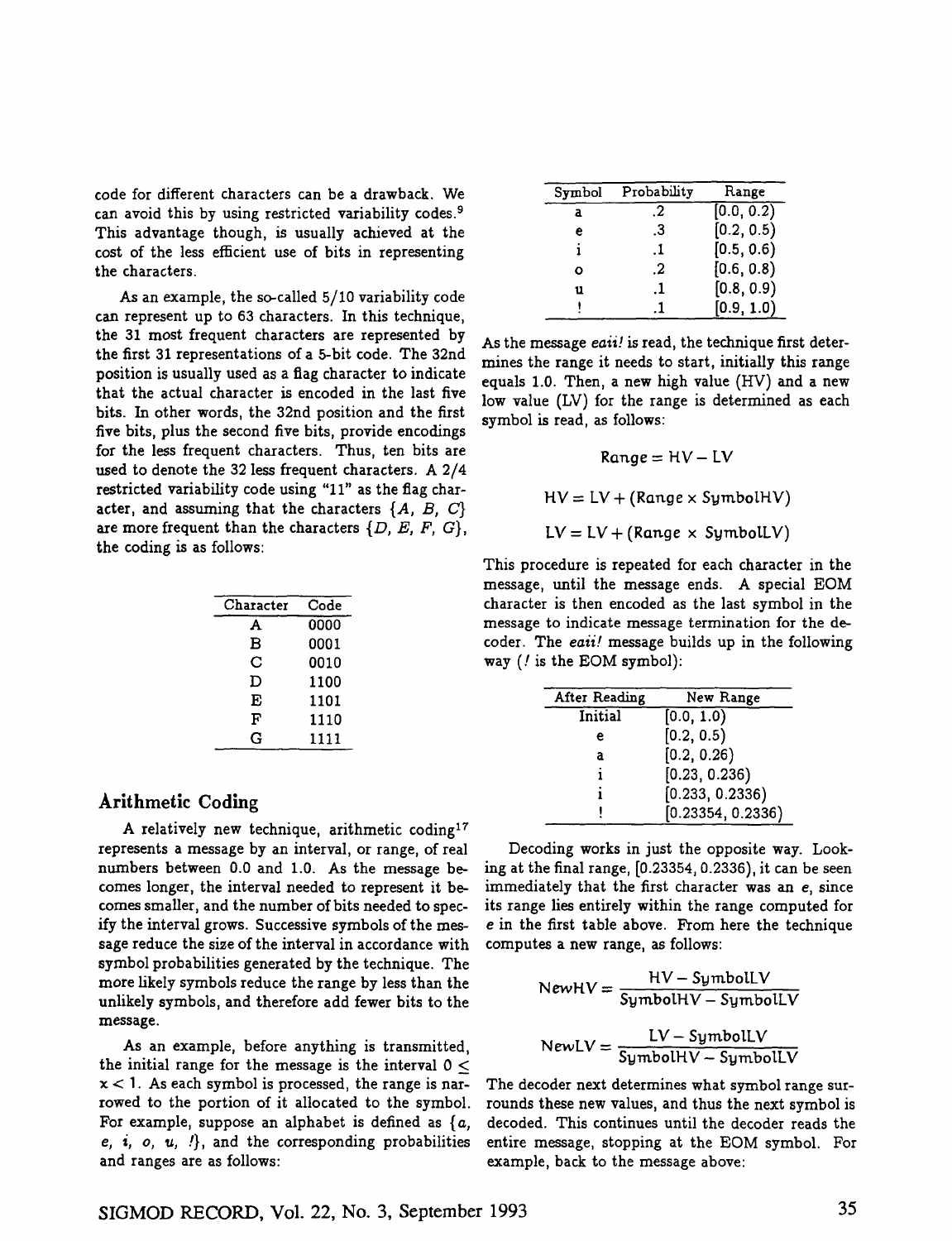| After Reading     | Sym | New Range       |
|-------------------|-----|-----------------|
| [0.23354, 0.2336] | e.  | [0.1118, 0.112] |
| [0.1118, 0.112]   | a   | [0.559, 0.56]   |
| [0.559, 0.56]     | i.  | [0.59, 0.6]     |
| [0.59, 0.6]       | i.  | [0.9, 1.0]      |
| [0.9, 1.0)        |     | <b>EOM</b>      |

Although there is widespread belief that the Huffman coding technique cannot be improved upon,<sup>17</sup> there are those that argue that arithmetic coding is superior in many respects to the Huffman technique. This may, in some respects, be due to the fact that arithmetic coding is relatively new, and not well known. Bottom line, arithmetic coding does represent information at least as compressed as the Huffman technique.

#### Hardware

Only recently has there been much work done with hardware support for data compression. To a certain extent this is due to the opinion of many database designers that compression is of limited use, and the sophisticated algorithms used in many data compression techniques.

There are several possible formats that hardware support can take.<sup>2</sup> One is to include data compression, encryption, and some key searching capabilities in an advanced disk controller. Another technique uses a microprocessor-assisted system to oflioad the process of data compression from the front-end computer to a structure of minicomputers, each performing a specific data management function. When the host computer needs data, it sends the request to this system, which analyzes the request, and sends subrequests to the appropriate minicomputers. The minicomputers do the actual disk reads, data decompression and compression, and forwarding of the data to the requesting computer.

Several researchers are using VLSI technology to design special purpose hardware for real-time compression and decompression of data. Neural networks<sup>3</sup> and memory based<sup>7</sup> architectures are joining standard algorithm-to-silicon techniques. 1.14 Performance evaluation on these implementations is not complete and needs further research.

## Compression Results

As stated before, the performance of any compression technique is expressed as a ratio between the number of bits representing the message before and after compression. Below are some average resuits of compression for a variety of data types using the LZW compression technique. 15

*D English Tezt.* English text results were reasonably good for simple text, with reductions at around 45%. Many word processing files, however, compressed better when they contained figures, formatted data, or graphical data. Long individual documents did not compress as well as groups of short documents, indicating that redundancy is not due very much to content.

*D Floating Point Numbers.* Data consisting of floating point numbers look pretty much like random numbers, especially the fractional part, so they compress rather poorly at around 10%. The exponent does compress somewhat better when most of the numbers have the same magnitude. In some extreme cases, floating point data actually expanded when the exponents varied widely.

*D Formatted Scienti~c Data.* This type of data, composed mostly of integers, tended to compress rather well at around 50%.

*[] System Log Data.* Information describing past system activity is mostly formatted integers, and therefore compressed at around 65%. This type of data tends to be in a tightly packed, fixed-length format, so the compression achieved is due to the null fields and repetitions in the data values.

*D Programs.* Source code tended to be compressed by a factor of better than two. In general, it can be compressed better than text because the words are frequently repeated, and blanks are prevalent. Highly structured programming yields source code with greater compressions of around 70%. Object and executable code, on the other hand, consists of arbitrary bit patterns and does not compress as well.

*[] Mized Character Sizes.* Sometimes data is recorded in nonstandard character sizes. When eightbit ASCII symbols are stored in nine-bit bytes, the observed compression is just slightly greater than eight-bit symbols stored in eight-bit bytes. This is because, the length of the compressed data depends on the number of symbols encountered rather than their encoding. Six-bit data compressed surprisingly well when compressed on a nine-bit basis because repeated patterns, such as blanks, are word aligned and have the same pattern on each occurrence. As a side note, when nine-bit data was compressed as if it were eight-bit characters, the results were poorer but not unacceptable. Basically this all says, that compression can be effective even when dealing with mixed character sizes.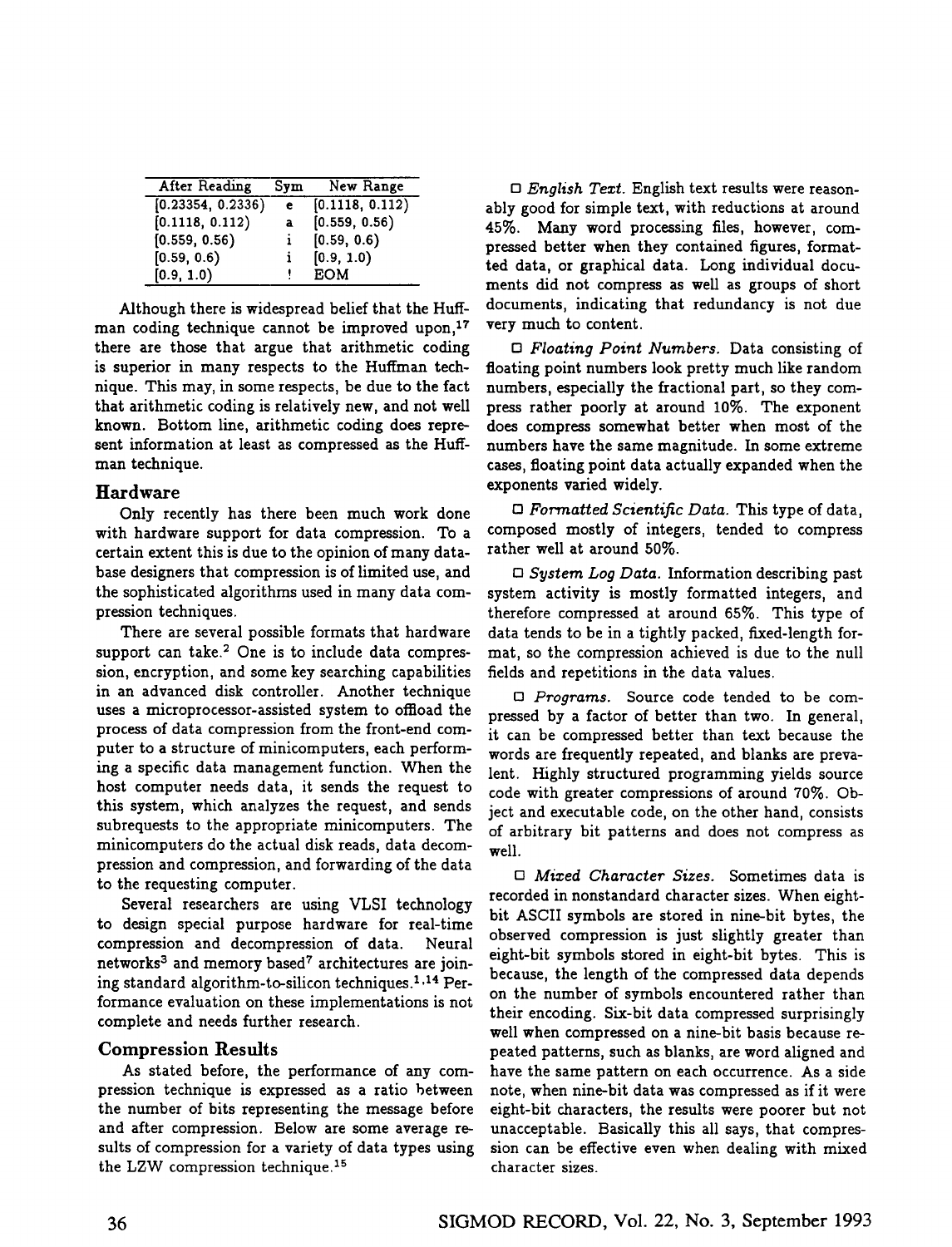*[] Recovery Tapes.* Computer backup or recovery tapes, containing a cross-section of data used in system and user files, have been compressed to slightly less than 50% for scientific data to slightly more than 50% for program development data.

#### Data Compression Advantages

Data compression techniques can have a positive cost effect not only on the storage and transfer of data, but also in the areas of database security, backup and recovery procedures, as well as enhancing database performance. Bassiouni<sup>2</sup> describes the following advantages of data compression:

*[] Storage.* Of course the most obvious advantage of data compression is that of reducing the storage requirements for the information, and at the same time, increasing the capacity of the storage medium. Although advances in technology continuously reduce the costs and increase the capacities of the physical data storage medium, interest in and the need for data compression research has actually slowly and steadily increased. The main reason for this is the explosive growth of data storage and data processing apphcations which continue to outpace advances in technology.

*[] Data Transfer.* Since compressed data use smaller number of bytes, transfer of compressed information requires less time, resulting in a higher transfer rate. In I/O bound systems, this faster transfer rate from disk to main memory or vice versa, can reduce transaction turnaround time and user response time. In addition, since this will also reduce I/O channel loading, the CPU can process many more I/O requests and thus increase channel utilization. But, more important, is compression's role in reducing the costs of transmitting tremendous amounts of data over long-distance communication links.

*[] Data Security.* This advantage is actually a side-effect of data compression. To use or interpret compressed data, it has to be restored to some uncompressed form. To do this a decoding algorithm, along with a decoding key (a table, tree structure, etc.), must be available. Even with the same algorithm, different files may use different decoding keys. These keys can be kept separate from the compressed files to restrict access to the corresponding data. But, because data security is a by-product, data compression can only enhance data security, and cannot, by itself, provide the high level of security needed by some applications.

*[] Backup and Recovery.* In most systems, the basic backup/recovery scheme is based on keeping

backup copies of the database files, along with the audit trail, on tape. Backup copies of the database could be kept in compressed form, reducing the number of tapes required to store the data and reducing the time of reading from, and writing to, these tapes. This will also reduce the time needed for recovery, and allows for the reduction of the time span between checkpoint tapes.

*[] Performance Enhancement.* In some applications, data compression can lead to other types of system performance improvements. For example, in some index structures it is possible, through compression, to pack more keys into a given index block. When the database is searched for a given key value, the key is first compressed and then compared against the compressed keys in the index block. The net effect is that fewer blocks have to be retrieved, and thus the search time is reduced. Similar arguments can apply for the buffers used to store subsets of the database in main memory. By compressing records, the effective capacity of the buffer increases, and the probability that the key record will be found also increases.

*[] User.* When properly implemented, data compression and decompression processes can be made totally transparent to the user. 9

#### Data Compression Disadvantages

Although data compression has some very enticing advantages, it does introduce several problems. Bassiouni<sup>2</sup> describes the following disadvantages of data compression:

*[] Process Overhead.* The overhead caused by the compression process to encode and decode the data is one of the most serious disadvantages of data compression. In some applications this overhead can be so great that it discourages any consideration for applying compression techniques. In stable, primarily read-only databases the expansion process has greater impact on the performance than the compression process. But, for most databases, which are quite volatile, the encoding process is slower and more complicated than the decoding process. Note, however, that until recently most data compression has been implemented with software. With the advent of VLSI technology, many techniques become open to complete or partial hardware implementation, thus reducing the process overhead dramatically.

*[] Data Prope~y Disr'uption.* Because these techniques manipulate the actual data, many data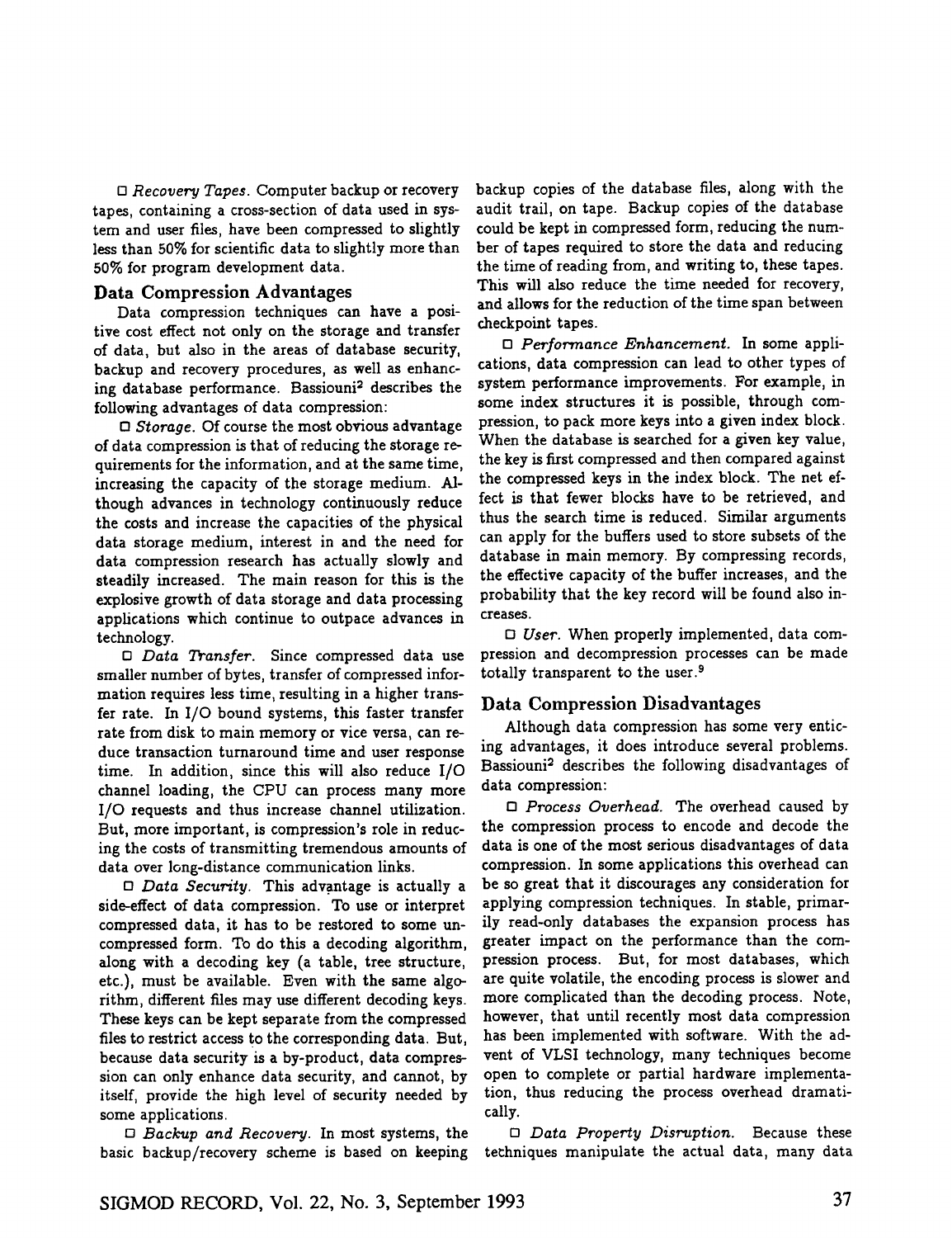compression techniques can, and do, disrupt data properties that may be important for some applications. For example, by not preserving the lexical order of compressed data, efficient sorting and searching schemes may become inapplicable. In some cases, the data must be expanded first and the search done against the original data.

*0 Portability.* As in many systems, software implementations of data compression techniques are coded in assembler languages for efficiency for a particular machine, and since there are not enough welldefined standards in the area, data compression utilities are not completely portable or easily modifiable.

*[] Output Length.* The size of a compressed record is usually unknown in advance and depends on the compression technique used, and the contents of the record. For example, different records having the same length may produce compressed records with different sizes. This uncertainty of the output length creates problems in space allocation planning and in updating records within compressed files. In addition, some search and access methods become more difficult to implement, as the length of the key field may vary.

*[] Reliability.* By reducing redundancy in data, data compression techniques also reduce the ability to recover from data errors. For example, a single bit error in the Huffman technique, will cause the decoder to misinterpret all subsequent bits, producing incorrect output. This problem, at least on the hardware side, is somewhat alleviated by available reliable disk storage and communications technology.

*0 Decoding Keys.* As seen above, many data compression techniques create large numbers of decoding keys and tables that are necessary for correct expansion of compressed code. These keys and tables produced by the compression techniques run opposite to the main purpose of data compression, that of reducing storage requirements. But in most cases, the space savings of the main data far exceeds that of the added space needed by the keys or tables.

## Data Compression Acceptance Factors

Since compression techniques consistently reduce data storage and provide a number of other benefits, it is surprising that they are not more widely used and accepted. Three facts can help to explain this:<sup>11</sup>

*[] Misunderstood Compression Limits.* Database designers typically underestimate, through lack of knowledge, the amount of compression which is possible for a given database. Also, the consequences

and advantages of data compression are not fully appreciated.

*[] System Complexity.* Data compression adds a layer of complexity to the design, implementation, and operation of a database system. Designers are reluctant to accept the additional complexity without clear and substantial benefits upfront.

*[] Mathematical Mystique.* Much of the available hterature "talks around" individual data compression techniques, surrounding them in a mathematical mystique. Designers will usually avoid those areas in which they feel uncomfortable.

## Further Research

Although effective data compression techniques have been around for 40 years, there are still several areas in which research is lacking. Further investigation should be accomplished to make data compression a more viable and less mysterious tool to the database designer. Bassiouni<sup>2</sup> describes some of the more important areas as follows:

*[] Technique Comparison.* Although literature on data compression has waned in the past few years as memory has grown cheaper, it still is rich and growing. Despite this, little has been done on comparing the different compression techniques available, or identifying the best technique for a given environment. A benefit of comparing methods is the possible integration of a number of appropriate compression techniques applied to subsets of the database, instead of just one technique which works marginally on the entire database. Another benefit may be the combination of two or more methods in a single algorithm. For example, LZW compression has been successfully combined with arithmetic coding to gain compression ratios superior to either of the techniques used alone.<sup>8</sup>

*[] Data Transmission. As* we depend more and more on computer generated information, we also rely more and more on the transmission of the generated data. More attention needs to be given in designing better, or just using and modifying existing data compression algorithms to reduce the cost of data transmissions. In particular, these algorithms need to have a very low tolerance to propagate errors, and to allow for delays in storage before and/or after the data are packaged for transmission.

*D Hardware Techniques.* Little work has been done in hardware techniques for data compression. Generally, work needs to be started in comparing the costs and performance of the different techniques known, and then identifying the best methods suitable for hardware implementation.